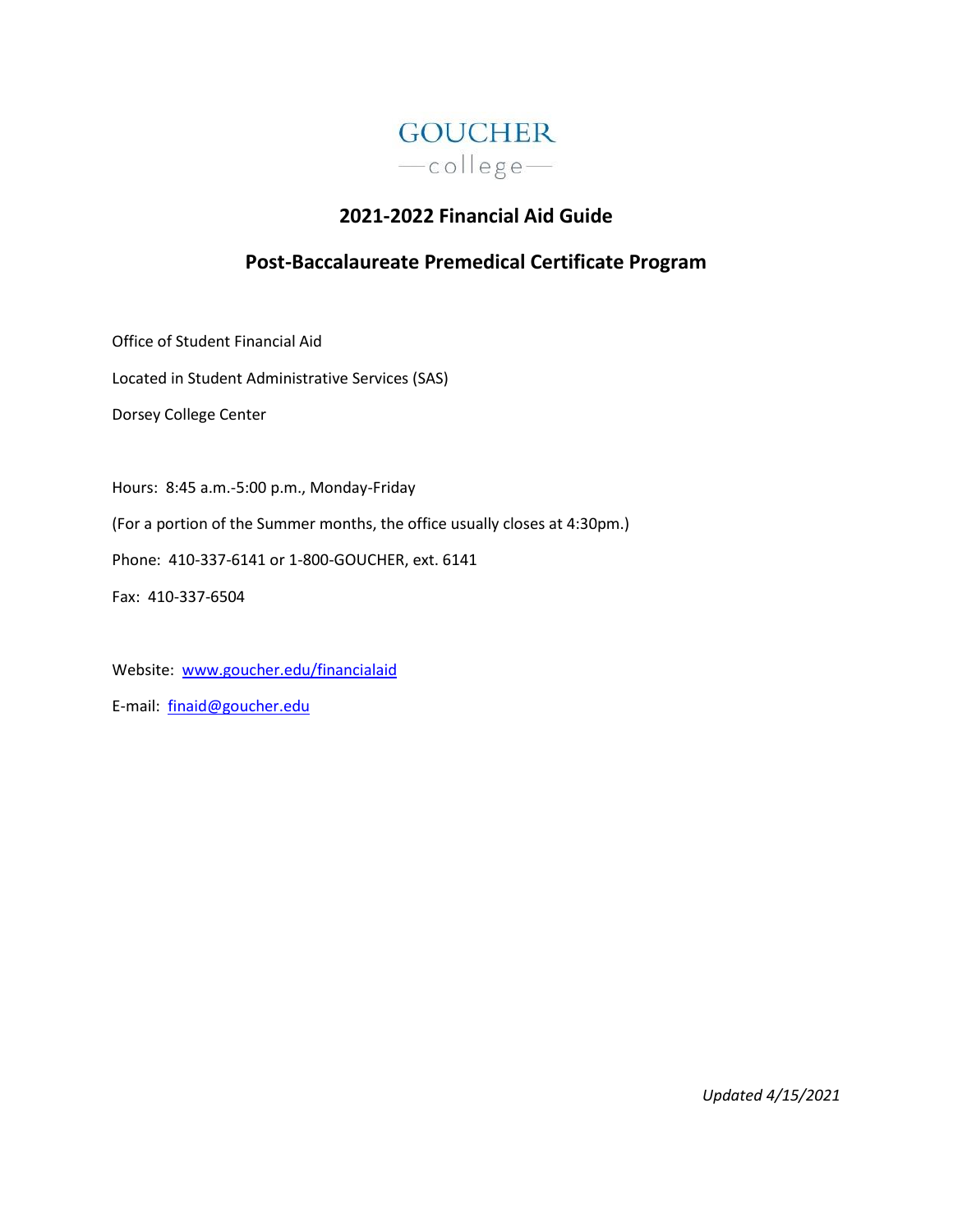# **FINANCIAL AID GUIDE**

Goucher College recognizes the importance of offering financial aid to assist with tuition, fees, and indirect expenses. This guide contains information regarding the financial aid process and programs, including eligibility requirements, a description of the various aid programs, information on financial aid adjustments and the disbursement process, as well as alternative financing options. This guide does not represent all policies regarding financial aid at Goucher College.

For additional information, visit Goucher's financial aid website at [www.goucher.edu/financialaid.](http://www.goucher.edu/financialaid) Contact the Office of Student Financial Aid if further assistance is needed. The financial aid staff is available to assist students on an individual basis. No appointment is necessary. However, to ensure staff availability, we recommend that you e-mai[l finaid@goucher.edu](mailto:finaid@goucher.edu) prior to your arrival to ensure staff availability.

# **THE APPLICATION PROCESS**

# **This is an outline of the financial aid application process for the 2021-2022 Academic Year.**

- Complete the FAFSA electronically at [www.fafsa.gov](http://www.fafsa.gov/)
	- o Post-Bac students beginning in June 2021 must complete the 2021-2022 FAFSA
	- o Be sure to list Goucher's federal school code: 002073
	- o Indicate your grade level as '1<sup>st</sup> year graduate' on the FAFSA.
- [Activate your Net Partner](https://www.goucher.edu/financial-aid/net-partner/) account to monitor and review your financial aid.
	- o **New students, please note that you must have received a Goucher ID number from the program office before you can activate your Net Partner account. Students are typically provided with this information in April.**

NOTE: Maryland residents must file the FAFSA by March 1 for Maryland state aid consideration. Several Maryland state aid programs also have a separate application. For more information, please see: [http://www.mhec.state.md.us/preparing/Pages/FinancialAid/index.aspx.](http://www.mhec.state.md.us/preparing/Pages/FinancialAid/index.aspx)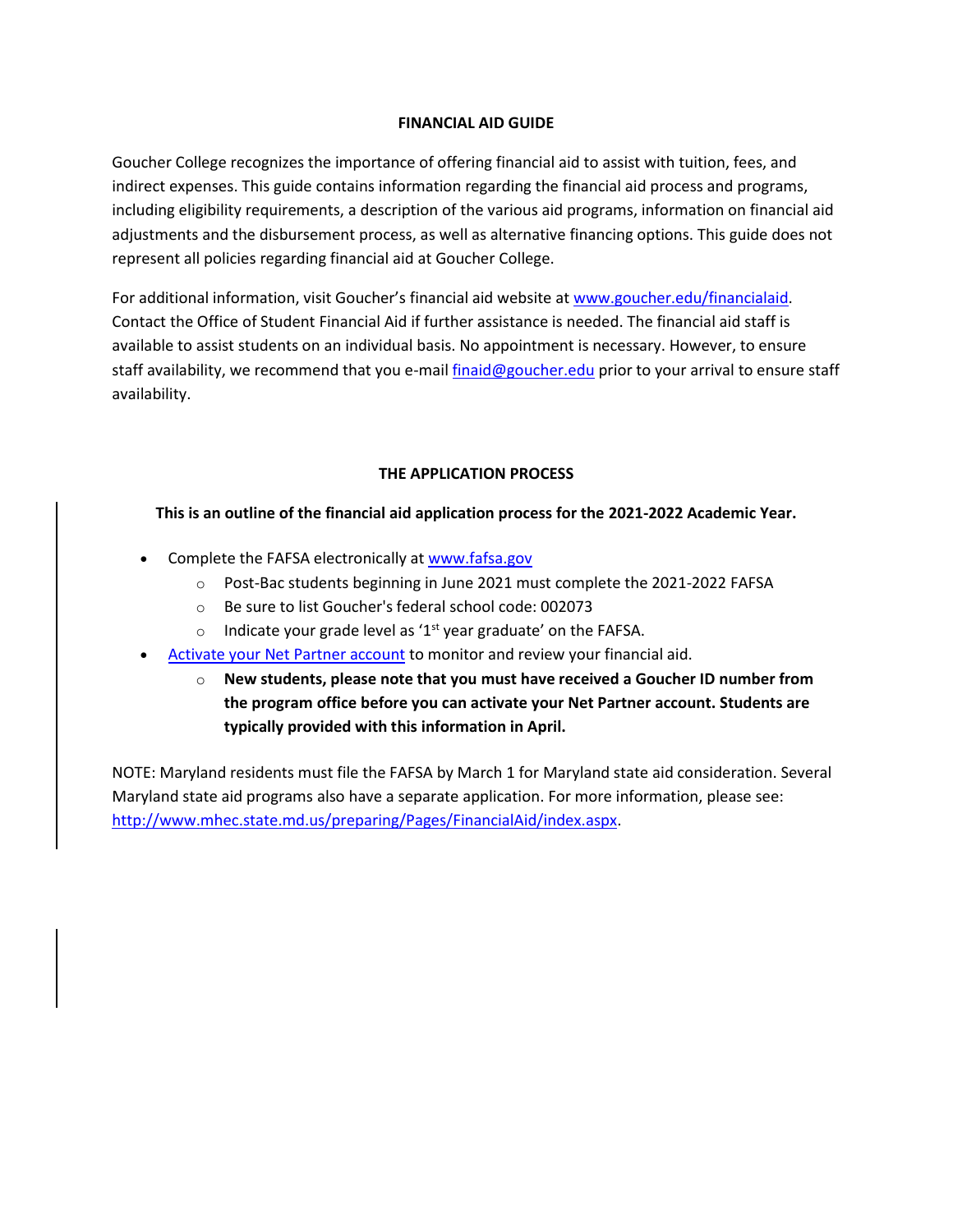## **DETERMINING ELIGIBILITY FOR AID**

## COST OF ATTENDANCE

The Cost of attendance (COA) is an estimate of the expenses incurred by students during the twelvemonth academic year (summer, fall and spring). The cost of attendance includes direct institutional charges (tuition, and fees) and estimates of indirect expenses (room and board, transportation, books, supplies, miscellaneous living expenses, off-campus room and board, and loan fees). The cost of attendance is a tool used to help determine an applicant's eligibility for financial aid. **PLEASE NOTE** that these costs **do not take into account accepting the optional health insurance**. If you wish to borrow to help with the optional health insurance costs then please e-mail us to ask about submitting a COA increase request[: finaid@goucher.edu.](mailto:finaid@goucher.edu)

# 2021-2022 Post-Bac Cost of Attendance

| <b>Tuition and Fees</b>               | \$9,600  |
|---------------------------------------|----------|
| Room/Board                            | \$3,600  |
| <b>Books and Supplies</b>             | \$300    |
| Personal Expenses (Transportation and | \$820    |
| Loan Fees)                            |          |
| Total                                 | \$14,320 |

## Summer 2021 - based on 8 credits

## Fall 2021 - based on 13 credits

| <b>Tuition and Fees</b>               | \$15,600 |
|---------------------------------------|----------|
| Room/Board                            | \$5,400  |
| <b>Books and Supplies</b>             | \$700    |
| Personal Expenses (Transportation and | \$1,750  |
| Loan Fees)                            |          |
| Total                                 | \$23,450 |

Spring 2022 (including January) - based on 14 credits

| <b>Tuition and Fees</b>               | \$16,800 |
|---------------------------------------|----------|
| Room/Board                            | \$5,400  |
| <b>Books and Supplies</b>             | \$700    |
| Personal Expenses (Transportation and | \$1,750  |
| Loan Fees)                            |          |
| Total                                 | \$24,650 |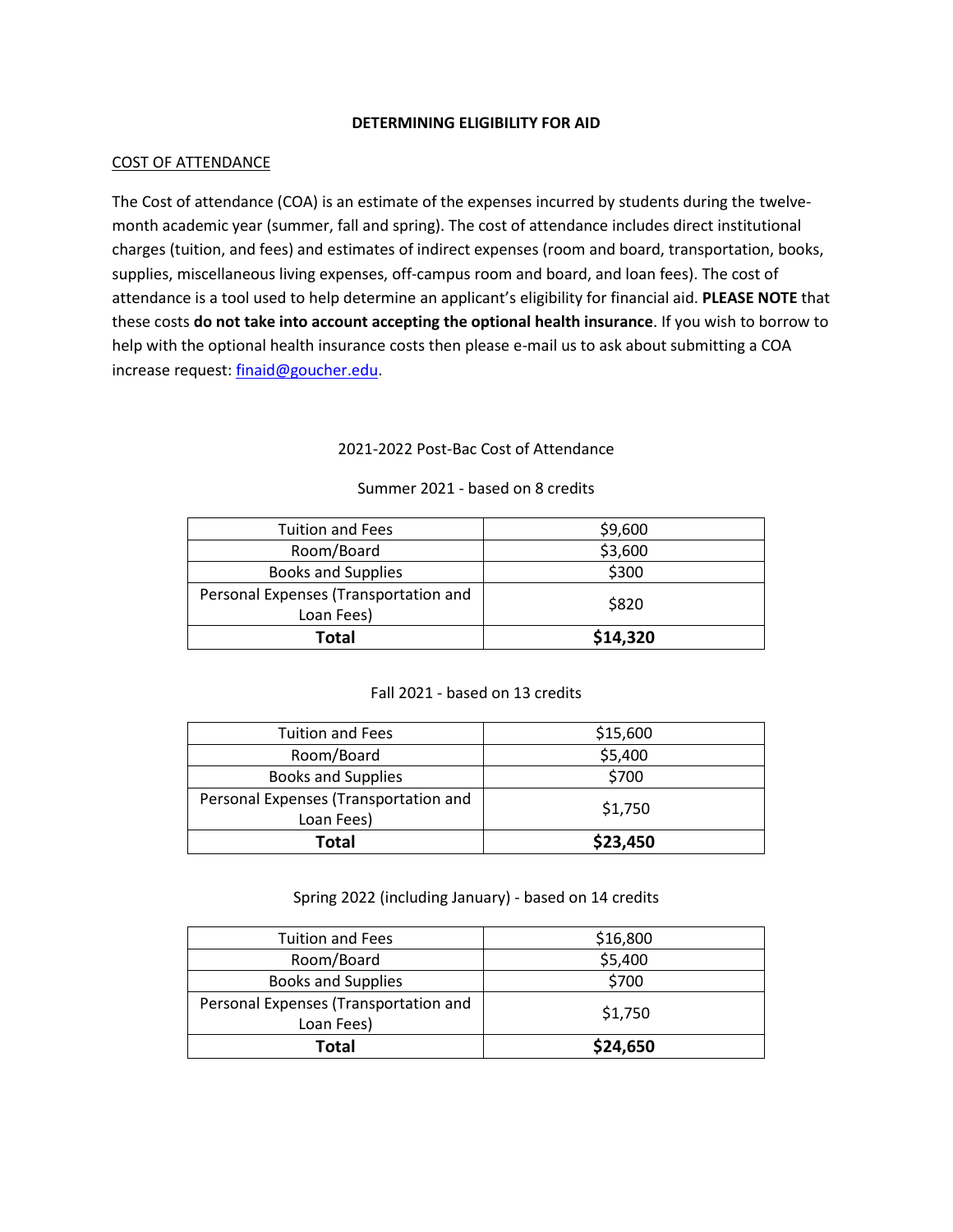## **FINANCIAL AID PROGRAMS**

## [FEDERAL DIRECT UNSUBSIDIZED LOAN PROGRAM](https://studentaid.ed.gov/sa/types/loans)

Post-Bac students who complete the FAFSA and meet eligibility requirements are able to borrow up to \$20,500 in an Unsubsidized Federal Direct Student loan (not need-based). In addition, students may consider other financing options such as a Graduate PLUS loan, a Private Educational loan, or a payment plan. [Payment plan information is available from the Billing Office.](https://www.goucher.edu/billing/payment-options)

Federal Direct Unsubsidized Loans are available to students who meet the federal eligibility requirements, regardless of financial need. First time borrowers are required to complete loan Entrance Counseling and a Master Promissory Note (MPN). Both must be completed online at studentloans.gov. An origination fee (subject to change by Congress) is deducted from the loan prior to disbursement.

**Only credits that are required for your degree will be eligible for financial aid.** If you are taking optional courses for personal enrichment, then they are not counted in your enrollment status for determining financial aid eligibility. This is a federal regulation, and not a Goucher policy.

Interest rates are subject to change by Congress. The student is responsible for the interest from the date of disbursement. The interest payments can be deferred while the student is in school. Repayment begins 6 months after the student graduates, leaves school or falls below half-time status (4.5 credits). The standard repayment period is 10 years.

For the most up-to-date information on interest rates and origination fees, please visit: <https://studentaid.ed.gov/sa/types/loans/interest-rates>

## [FEDERAL DIRECT GRADUATE PLUS LOAN](https://studentaid.ed.gov/sa/types/loans/plus)

Post-Bac students are eligible to apply for a Federal Direct Graduate PLUS Loan. If approved, students may borrow up to the full cost of attendance minus any financial aid. Typically, students will take the maximum available in an unsubsidized loan before applying for a Graduate PLUS loan, because the unsubsidized loan terms are better.

Students [apply for a Graduate PLUS online.](https://studentaid.gov/app/launchPLUS.action?plusType=gradPlus) Our office must have a complete and valid FAFSA on file before a Graduate PLUS loan can be processed.

The Federal Direct Graduate PLUS Loan fixed interest rate is subject to change by Congress. Eligibility is determined by credit history. The credit check is valid for only 180 days. We recommend applying for the full academic year rather than by semester, however **even if a student is approved for the entire year the Department of Education will perform another credit check in a subsequent semester if the original credit check has expired**. (This usually applies to the Spring portion of the loan.) Loan funds are disbursed directly to the student account. An origination fee (subject to change by Congress) is deducted from the loan prior to disbursement.

The student is responsible for the interest from the date of disbursement. The interest payments can be deferred while the student is in school. Repayment begins 6 months after the student graduates, leaves school or falls below half-time status (4.5 credits). The standard repayment period is 10 years.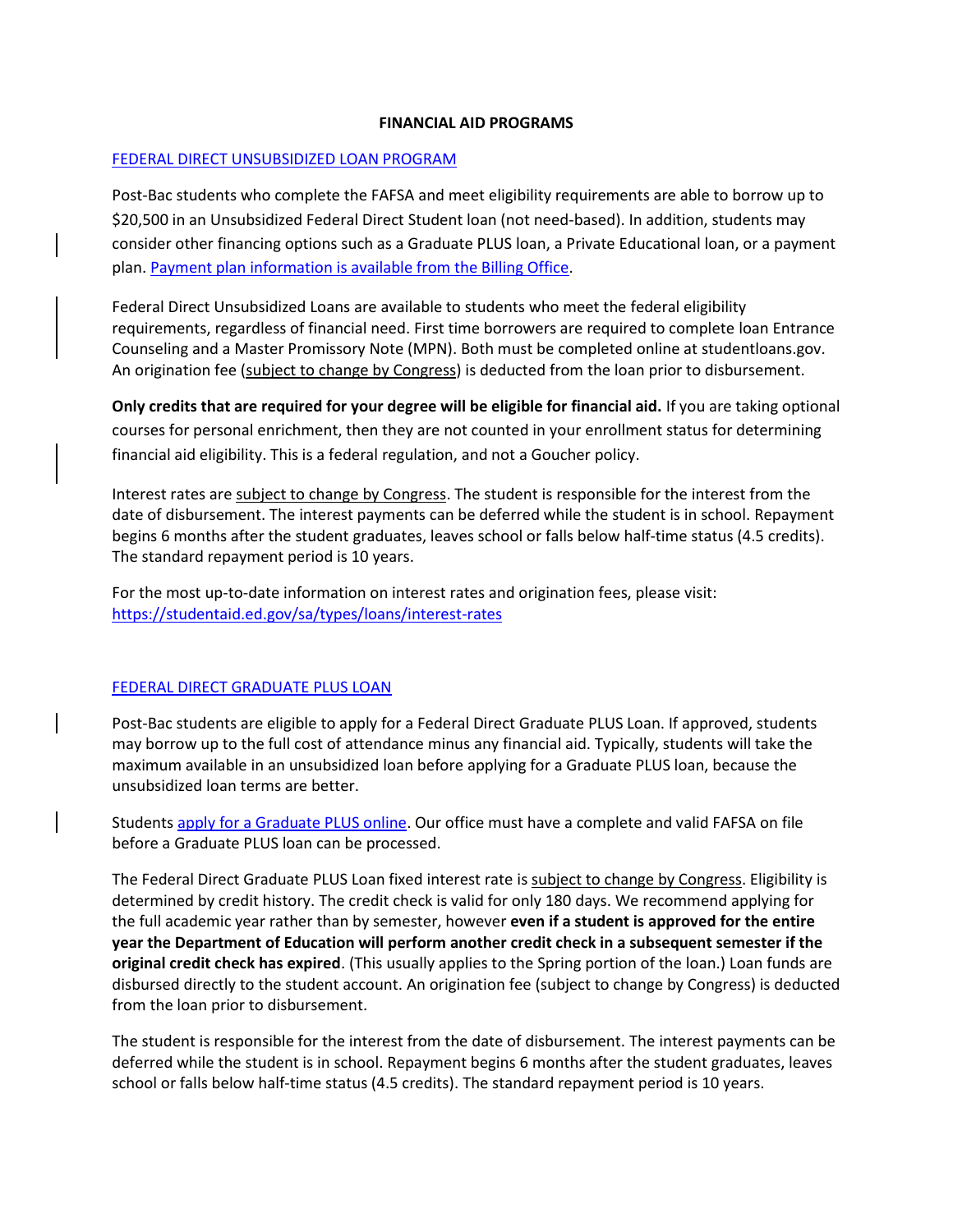If a student is denied a Federal Direct Graduate PLUS loan due to an adverse credit history, the student may appeal the denial or reapply with a credit-worthy endorser. Additional information may be found at [http://studentaid.ed.gov/types/loans/plus.](http://studentaid.ed.gov/types/loans/plus)

## ANNUAL BORROWING DIRECT LOAN LIMITS FOR STUDENTS

Post-Bac Students \$20,500

## LIFETIME BORROWING DIRECT LOAN LIMITS: MAXIMUM

Post-Bac Students \$138,500

## *Tips on Borrowing*

Borrow only what you need to cover your educational and living expenses for the academic year. If you choose to borrow less than the amount you are offered, you must notify the Office of Student Financial Aid, in writing, of the amount you wish to borrow.

Please remember to:

- Set a realistic budget and stick to it.
- Exhaust all alternatives before borrowing.
- Borrow what you need for the year, not the semester.
- Understand your rights and responsibilities as a loan borrower.
- Keep records of all correspondence with your loan servicer.
- Contact your loan servicer about your options if you cannot make a payment.

## GOUCHER SCHOLARSHIPS

The Post-Bac program offers a limited number of scholarships. There is no separate application process, and the Admissions Committee considers all applicants for these awards.

## OUTSIDE SCHOLARSHIPS

Outside scholarships provide an additional source of funding for students. Students are encouraged to research and apply for outside sources of funding. Goucher also maintains a list of outside scholarships on our website at [http://www.goucher.edu/financial-aid/types-of-financial-aid/outside-scholarships.](http://www.goucher.edu/financial-aid/types-of-financial-aid/outside-scholarships)

Students should never pay a fee for a scholarship search. If in doubt about the integrity of an agency, check it out first with the Better Business Bureau. There are a variety of free scholarship search engines which provide reliable and accurate information, including but not limited to the College Board's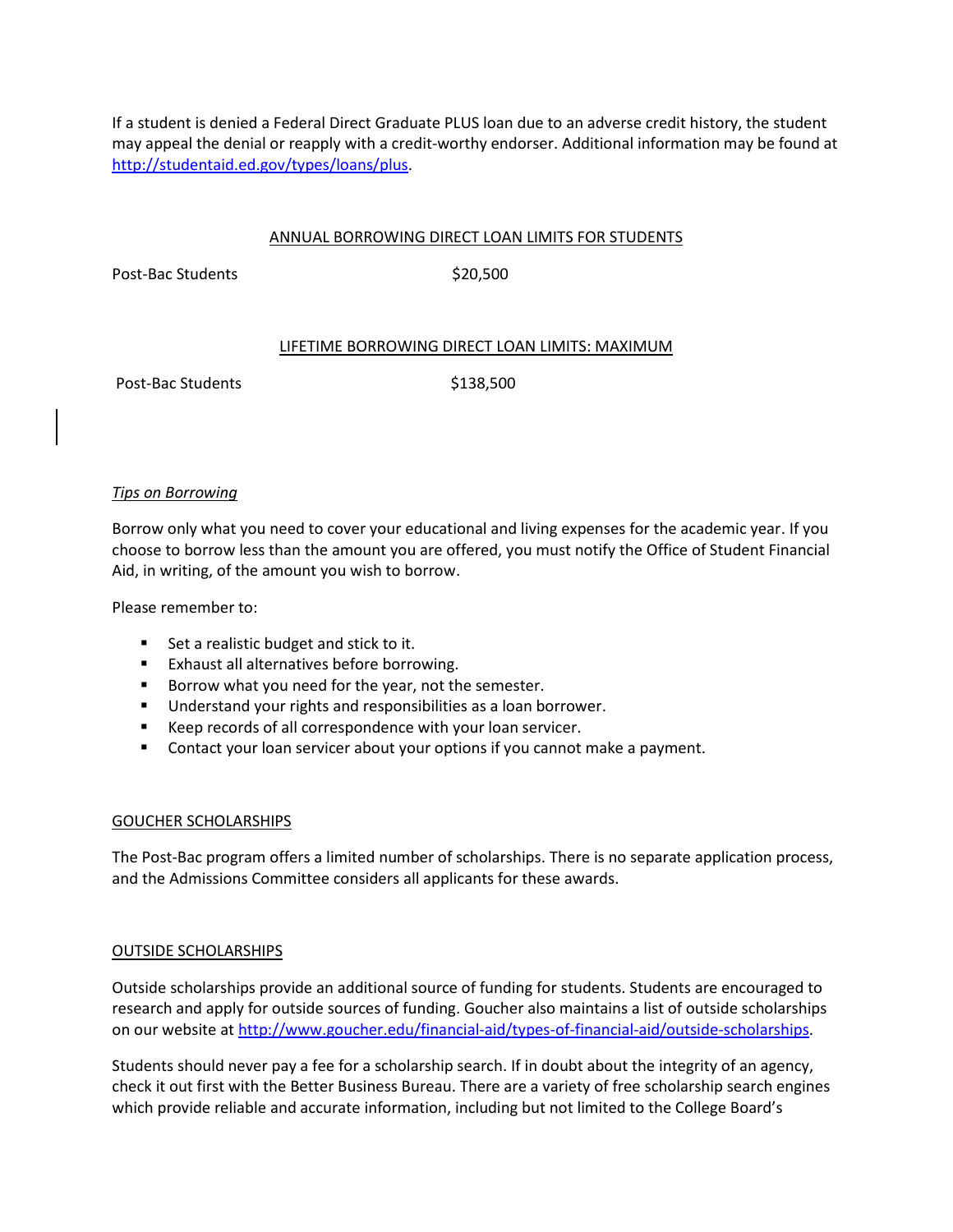Scholarship Search [\(https://bigfuture.collegeboard.org/scholarship-search\)](https://bigfuture.collegeboard.org/scholarship-search), Fast Web Scholarship Search [\(www.fastweb.com](http://www.fastweb.com/)), the U.S. Department of Education's Federal Student Aid on the Web [\(http://studentaid.ed.gov/types/grants-scholarships/finding-scholarships\)](http://studentaid.ed.gov/types/grants-scholarships/finding-scholarships).

Students must report all outside scholarships that you expect to receive to the Office of Student Financial Services when you become aware of them. Your financial aid award will be reviewed and may be adjusted according to institutional policies and federal regulations. You will be notified of any adjustments. Total financial aid, including outside scholarships, cannot exceed the cost of attendance.

Outside scholarships include (but are not limited to): Goucher tuition waivers/remission, other employer tuition benefits, merit-based state (non-Maryland) scholarships, and scholarships from private organizations.

## **AWARD NOTIFICATION**

## FINANCIAL AID AWARD

Provided our office has a FAFSA on file by March  $1<sup>st</sup>$ , Post-Bac students begin receiving financial aid information around late April. Initial financial aid awards are made on the assumption that you will be enrolled 8 credits for the summer semester, 13 credits for the fall semester, and 14 credits for the spring semester. Please inform our office if this is not the case. Normally, we collect information on your personal borrowing needs and goals before loans are packaged and made available to be accepted or declined. Please e-mail our office to begin coordinating with us on your needs: [finaid@goucher.edu](mailto:finaid@goucher.edu) You will receive an email when your financial aid award may be accessed in the online system, called Net Partner.

## ONLINE FINANCIAL AID SYSTEM – NET PARTNER

Students may track the status of their financial aid documents, review their financial aid award, view any messages associated with their award, and accept or decline financial aid online through Goucher's Net Partner system, [http://www.goucher.edu/financial-aid/net-partner/.](http://www.goucher.edu/financial-aid/net-partner/) All first-time users must create a password using the first-time users' link. **New students, please note that you will not be able to activate your account in Net Partner until you receive your 9-digit Goucher ID number from the program office. This step usually happens in April.**

## **ADDITIONAL FINANCIAL ASSISTANCE/FINANCING OPTIONS**

## PRIVATE EDUCATIONAL LOANS

Students may borrow funds up to the cost of attendance minus financial aid (including outside resources) through a private educational loan. Private educational loans, offered by banks, savings and loans, and credit unions, are not federally guaranteed. They are typically the most expensive borrowing option and therefore, should only be considered after eligibility for all federal student and Graduate PLUS Loan options have been determined. Most students will need a credit-worthy co-signer to obtain a private educational loan. All private educational loans are divided into equal disbursements for each semester.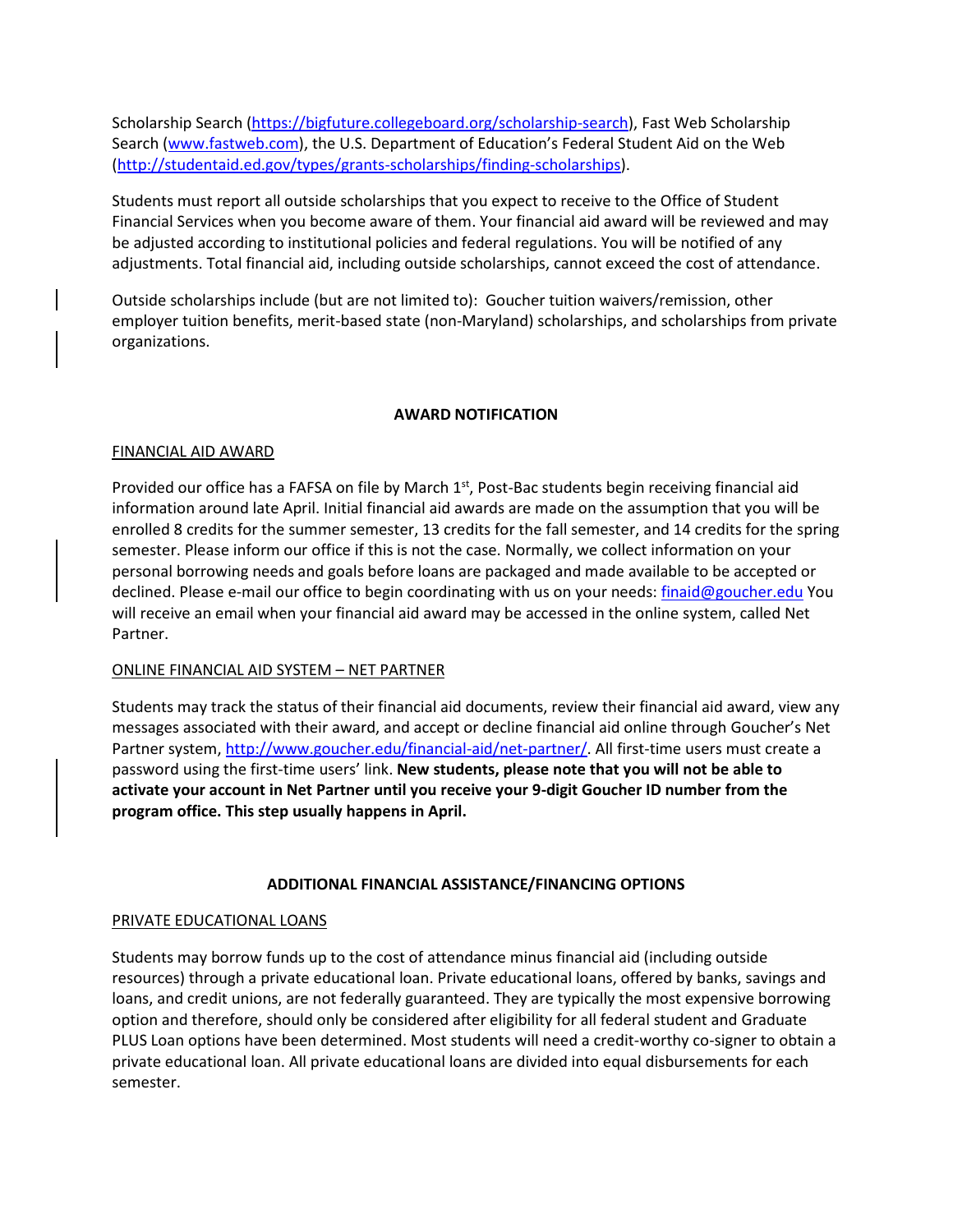The interest rate, terms, and repayment options of these private educational loans vary according to the lender. For this reason, students are encouraged to thoroughly research private educational loans and clearly understand the terms of the loan prior to borrowing. Additional information may be found at [http://www.goucher.edu/financial-aid/loans.](http://www.goucher.edu/financial-aid/loans)

Many states, including Alaska, Connecticut, Maine, Massachusetts, Minnesota, New Jersey, New York, North Carolina, North Dakota, Rhode Island, Texas, and Vermont, have their own private educational loan programs. We recommend that students check with their state higher education agencies about the availability of loans in these states.

## MONTHLY PAYMENT PLAN

Payment plans are available, with additional information available from Goucher's Billing Office. Payments can be spread over 7-10 months (annual plan) or 3-5 months (semester plan). For more information, visit [www.goucher.edu/billing.](http://www.goucher.edu/billing)

# **HIGHER EDUCATION TAX BENEFITS**

Higher education tax benefits may include:

- The American opportunity credit
- The lifetime learning credit
- Student loan interest deduction
- Tax-free treatment of a canceled student loan
- Tax-free student loan repayment assistance
- Tuition and fees deduction

Consult a tax adviser for advice on your eligibility for Higher Education Tax Benefits. More information about tax benefits can be found on the IRS page[: https://www.irs.gov/newsroom/check-out-tax](https://www.irs.gov/newsroom/check-out-tax-benefits-for-higher-education)[benefits-for-higher-education](https://www.irs.gov/newsroom/check-out-tax-benefits-for-higher-education)

## **RECEIVING YOUR AID**

## E-Bill

The Billing Office provides online access only to students' billing statements, as paper statements are no longer being issued. Students and their authorized billing parties will be emailed when their current billing statement is available online, unless there is a zero balance. For more information on E-Billing, granting access, and online payments visit the Billing website at [www.goucher.edu/billing.](http://www.goucher.edu/billing)

The first E-Bill for each semester will display financial aid as anticipated aid. Anticipated aid is replaced with actual financial aid after the drop date in each semester if the awarded aid has been accepted in Net Partner and all required financial aid documents have been received and processed. Private scholarships, tuition benefits, and other aid from outside sources, are applied to the student account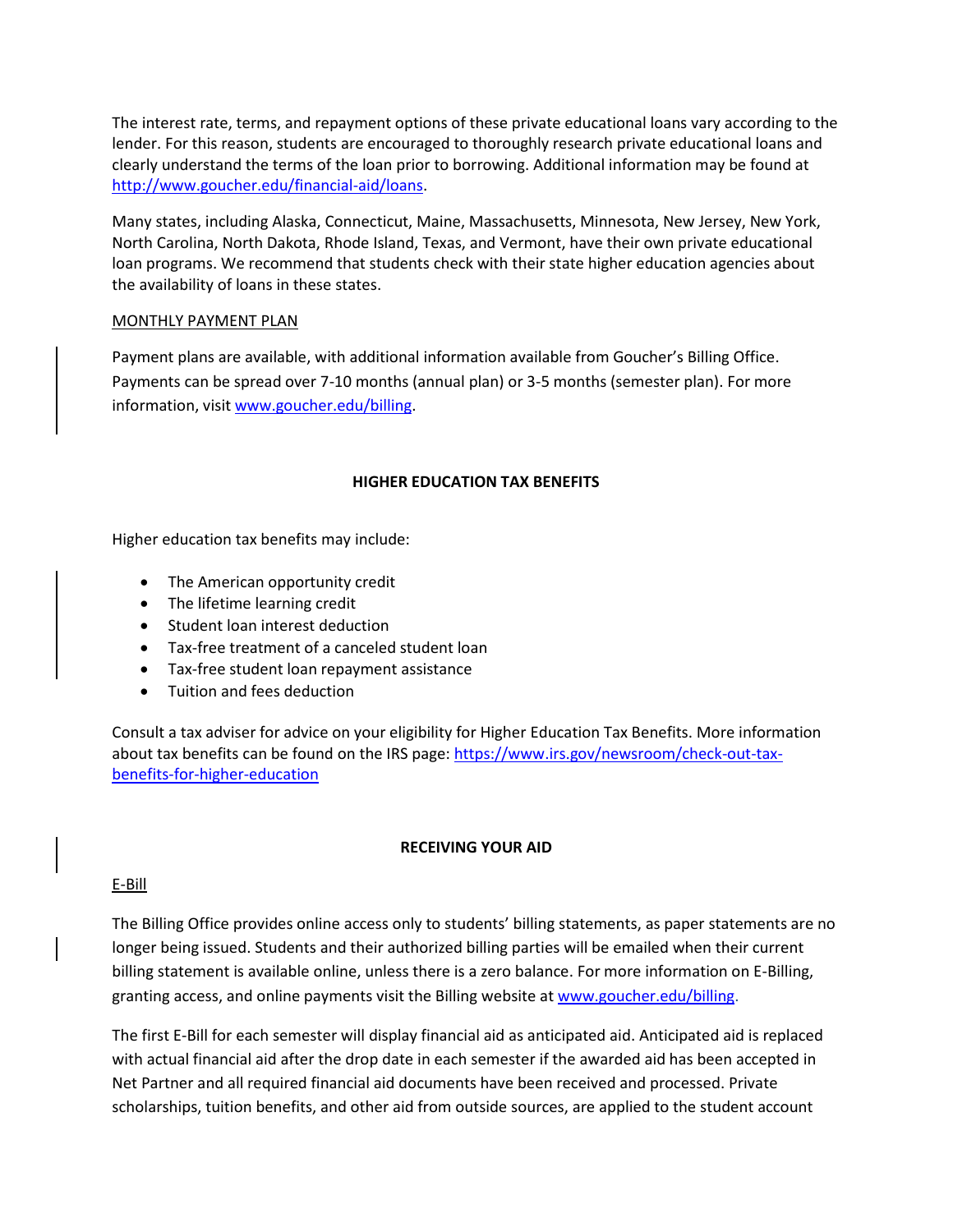upon receipt of a check or electronic funds transfers (EFT). Detailed billing information is available on the billing website. Specific billing questions should be emailed to [billing@goucher.edu.](mailto:billing@goucher.edu)

# REMAINING CHARGES AND FINANCIAL AID REFUNDS

- Any remaining charges after all financial aid is applied must be paid by the statement due date.
- If you have borrowed in excess of your tuition and fees to cover indirect costs like books or living expenses, then you will have a credit on your account after disbursement. This will be issued to you by the billing office as a "refund" check.
- Please follow the Billing Office's [refund request procedures to indicate how you wish them to](https://www.goucher.edu/billing/refund-policy/request-for-refund)  [process the refund.](https://www.goucher.edu/billing/refund-policy/request-for-refund)
	- $\circ$  If you do not make a specific request, the billing office is required to issue a check and send it to the address we have on file.
- **Please remember that you need to plan ahead, as you will not have access to any available loan funds until about 3 weeks after your classes begin.**

## **RETAINING YOUR FINANCIAL AID AWARDS**

## MAINTAINING REQUIRED ENROLLMENT

To retain each type of award, you must maintain enrollment for the required number of credits with regular or pass/fail grading options through the end of the add/drop period. Dropped, audited, waitlisted, and retroactively dropped courses cannot be counted toward required enrollment.

## WITHDRAWING, DROPPING, CANCELING, OR AUDITING CLASSES

It is extremely important that you speak with the Office of Student Financial Aid before reducing your enrollment or changing your course-grading options to audit. Your awards will be canceled or reduced if you fail to maintain the required enrollment. Courses that are audited, canceled, dropped, or retroactively dropped do not count toward required enrollment levels.

## RETURN OF TITLE IV FUNDS

When a student withdraws, drops out, is dismissed or suspended, or takes a leave of absence before completing over 60% of the semester, Goucher must determine the withdrawal date and the amount the Federal Title IV aid the student earned, which includes the amounts that were or could have been disbursed. Federal work study is not included in the amount of Federal Title IV aid earned. The institution is responsible for returning unearned funds to Federal Title IV programs. Note that the student may owe a debit balance to the institution when Title IV funds are returned. The complete Return to Title IV policy is available on the web at [http://www.goucher.edu/financial](http://www.goucher.edu/financial-aid/policies/return-of-federal-title-iv-funds)[aid/policies/return-of-federal-title-iv-funds](http://www.goucher.edu/financial-aid/policies/return-of-federal-title-iv-funds)